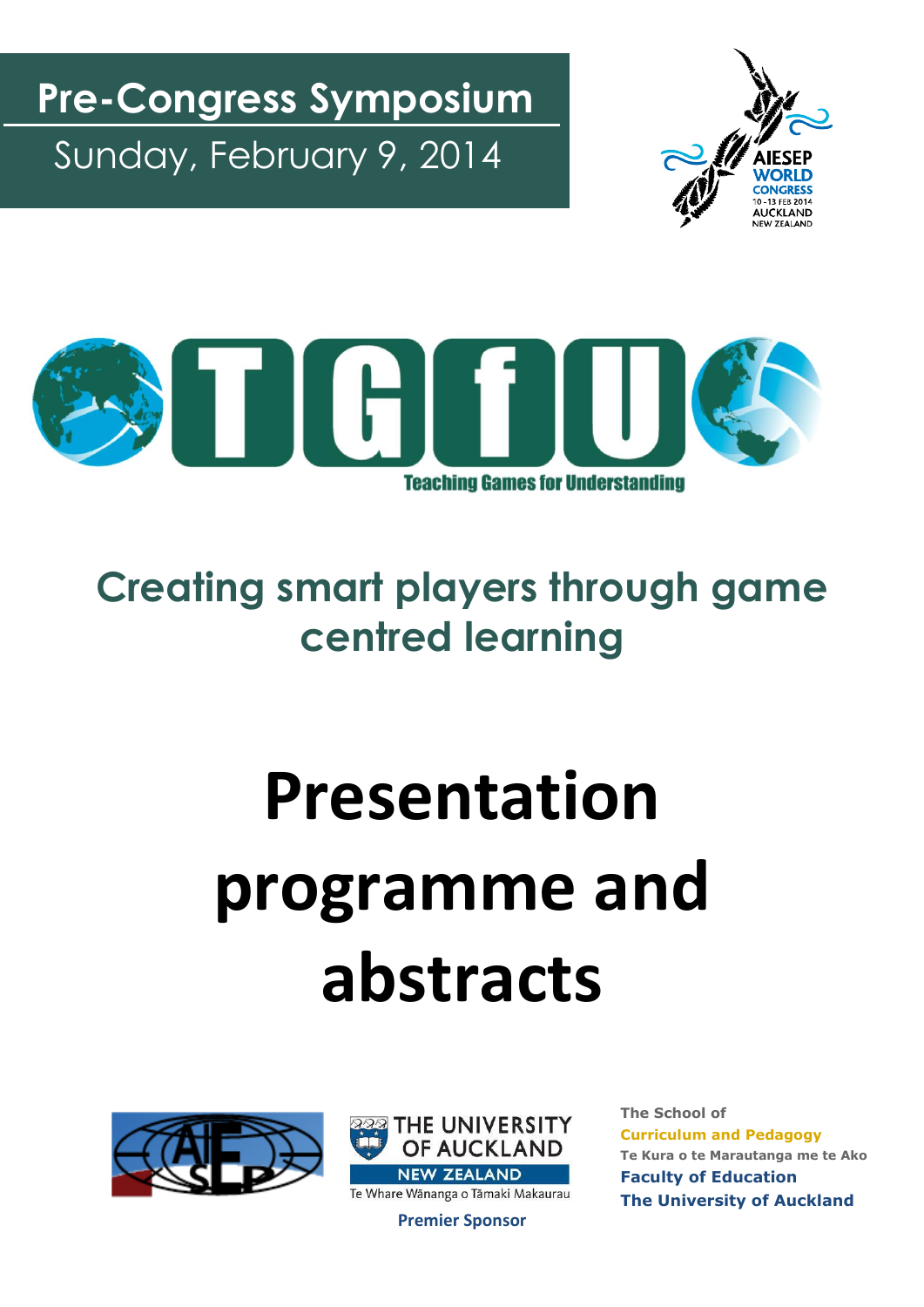### **Programme Summary**

| $8.00 - 8.30$                                   |                                                                                                                                                                                                                  | <b>Registration</b>                                                                                                                                                                                                                                         |                                                                                                                                                                          |
|-------------------------------------------------|------------------------------------------------------------------------------------------------------------------------------------------------------------------------------------------------------------------|-------------------------------------------------------------------------------------------------------------------------------------------------------------------------------------------------------------------------------------------------------------|--------------------------------------------------------------------------------------------------------------------------------------------------------------------------|
| 8.45                                            | <b>Welcome &amp; Administration: Dennis Slade</b>                                                                                                                                                                |                                                                                                                                                                                                                                                             |                                                                                                                                                                          |
| $9:00 - 9.30$                                   | Len Almond                                                                                                                                                                                                       | Opening address: What do we mean by understanding and intelligent performance in the teaching of games?                                                                                                                                                     |                                                                                                                                                                          |
|                                                 | G13 (Gymnasium/field)                                                                                                                                                                                            | J1 (Lecture Theater)                                                                                                                                                                                                                                        | G1 (Gymnasium)                                                                                                                                                           |
| Session A                                       | Ki o Rahi<br>Wiremu Mato                                                                                                                                                                                         | Symposium:<br>Game based approaches as positive<br>pedagogy                                                                                                                                                                                                 | Observational learning and peer<br>assessment in games teaching:<br>Introducing the bear, monkey, rabbit<br>and bull                                                     |
| 9:30 to 10:30                                   |                                                                                                                                                                                                                  | Chair:<br>John Quay                                                                                                                                                                                                                                         | Tim Hopper                                                                                                                                                               |
| (60 minutes)                                    |                                                                                                                                                                                                                  | Presenters:<br><b>Richard Light</b><br>John Evans<br>Christina Curry<br>Amanda Mooney<br>Discussant:                                                                                                                                                        |                                                                                                                                                                          |
| 10:30-11:00                                     |                                                                                                                                                                                                                  | <b>Morning Tea</b>                                                                                                                                                                                                                                          |                                                                                                                                                                          |
| Session B<br>11:00 to<br>12:00<br>(60 minutes)  | Teaching decision making in batting and<br>fielding within the striking/fielding game<br>classification using softball/baseball based<br>activities<br><b>Barry Gordon</b>                                       | From 'Teaching Games for Understanding'<br>to Coaching for Understanding<br><b>Jose Castro</b><br>Effects of games centred professional<br>development on teaching quality and<br>student outcomes in primary physical<br>education<br><b>Andrew Miller</b> | Accuracy and reliability of tagging and<br>video feedback to enhance tactical<br>knowledge: Students' perspectives<br>within a TGfU basketball setting<br>Jeroen Koekoek |
| 12:00-12:45                                     |                                                                                                                                                                                                                  | Lunch                                                                                                                                                                                                                                                       |                                                                                                                                                                          |
| Session C<br>12:45 to 1:45<br>(60 minutes)      | TGfU in Dutch PE: Integrating methodical<br>notions with digital observation tools.<br>Jeroen Koekoek, Wytse Walinga                                                                                             | Gamification of learning in teacher<br>education: Video-gaming insights on<br>learning informing a hybrid TGfU/Sport<br>Education approach<br>Kathy Sanford and Tim Hopper                                                                                  | Developing the art of questioning in<br>TGfU<br>Steve Harvey                                                                                                             |
| Session D<br>1:50 to 2:50<br>(60 minutes)       | TGfU and decision making. A brief<br>practical guide for community coaches.<br>David Keelty & Andy Rogers,<br>Harbour Sport, - GACU<br><b>Greater Auckland Coaching Unit</b><br>All RST (Regional Sports Trusts) | Can the use of iPad application 'Easy tag'<br>improve coaching skills of PETE students in a<br>3v3 game of basketball<br>Toon Dehandschutte<br>Gender differences in game performance<br>across age 7 through 14<br>David Gutierrez                         | A325 Interactive teaching space<br>Supporting teachers to implement<br>TGfU: Towards a teacher-led model<br>of professional learning.<br>Kelly Ann Parry                 |
| $2:55-3:10$                                     |                                                                                                                                                                                                                  | <b>Afternoon Tea</b>                                                                                                                                                                                                                                        |                                                                                                                                                                          |
| Session E<br>3:10 to 4:10<br>(60 minutes)       | Performance in small sided games - Fast 5<br>netball<br>Kirsten Spencer                                                                                                                                          | Reading the game in korfball: Cognitive<br>process and verbalisation through tactical<br>games<br>Alagul Ozlem                                                                                                                                              | Shaping play environments for<br>engagement and learning<br>Wendy Piltz                                                                                                  |
| Plennary<br>$4:15 - 6:00$<br>$(45 \text{mins})$ | Concluding comments and SIG AGM: Len Almond                                                                                                                                                                      | Fishbowl discussion: Social media, teaching games and PE pedagogy in the 21st century                                                                                                                                                                       |                                                                                                                                                                          |
| 6:30- late                                      | Evening event at De Post Belgian Beer Café, 466 Mt Eden Rd, Mt Eden Village                                                                                                                                      |                                                                                                                                                                                                                                                             |                                                                                                                                                                          |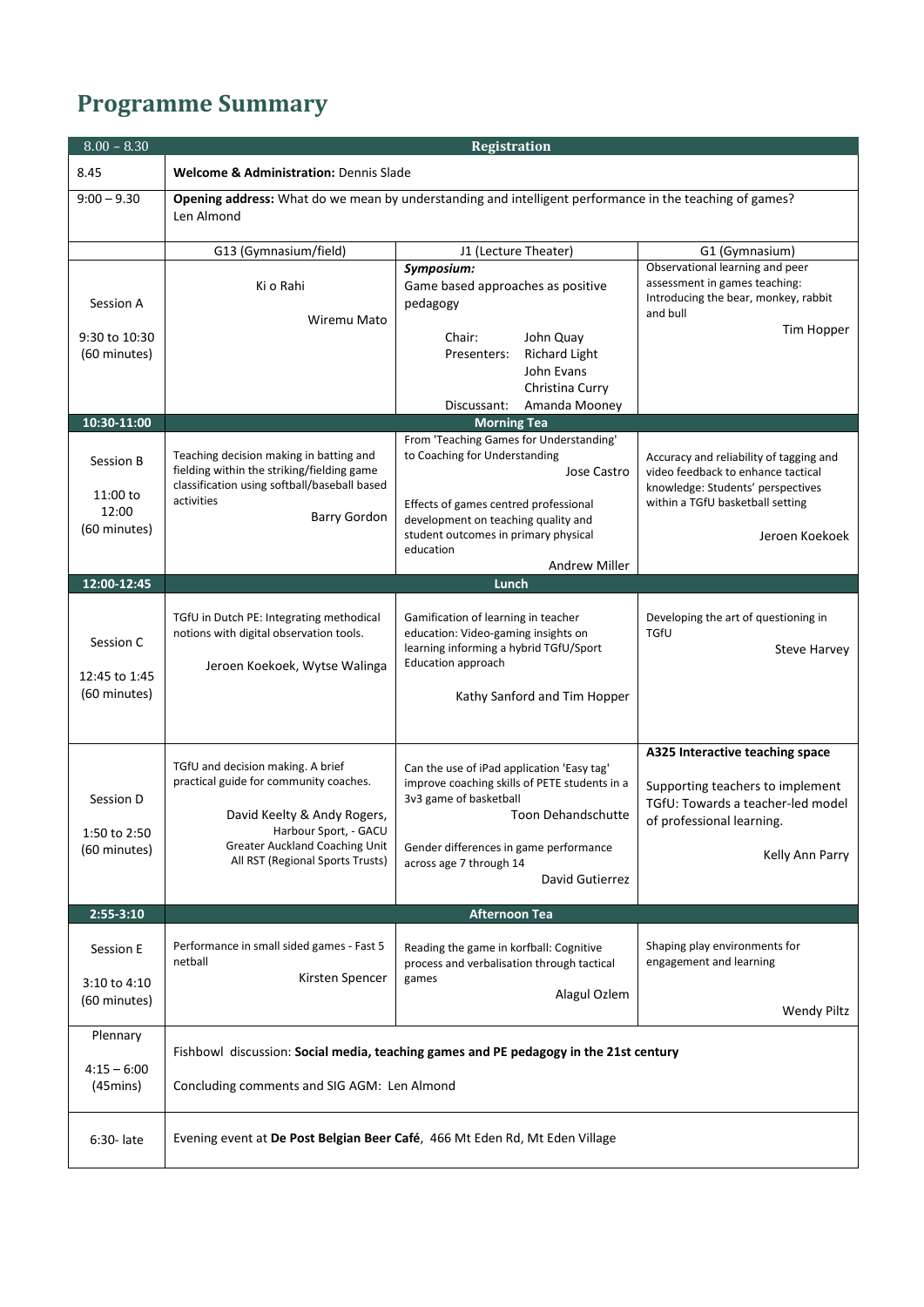### **Programme with Abstracts**

| Registration<br>8.00-8.30        | Registration opens at 8.00 am.              |                                                                                                                                                                                                                                                                                                                                                                                                                                                                                                     |
|----------------------------------|---------------------------------------------|-----------------------------------------------------------------------------------------------------------------------------------------------------------------------------------------------------------------------------------------------------------------------------------------------------------------------------------------------------------------------------------------------------------------------------------------------------------------------------------------------------|
| Welcome:                         | <b>Title</b>                                | Welcome and Administration                                                                                                                                                                                                                                                                                                                                                                                                                                                                          |
| 8.45-9.00                        | <b>Speakers:</b>                            | Dennis Slade and Rod Philpot                                                                                                                                                                                                                                                                                                                                                                                                                                                                        |
|                                  | Venue                                       | J1 Lecture Theatre                                                                                                                                                                                                                                                                                                                                                                                                                                                                                  |
|                                  | <b>Title</b><br>Speaker:<br>Venue           | Making sense of Games: Understanding and Intelligent Performance<br>Dr Len Almond<br>Len is the current Chair of the TGfU SIG and one of the key people who initially theorized the TGfU model.<br>Lecture Theatre                                                                                                                                                                                                                                                                                  |
| Opening<br>Address:<br>9.00-9.30 | <b>Synopsis</b>                             | The title of this paper underlines the very essence of the original TGFU (1982) which is a focus<br>on:<br>Understanding the game and what it means to play the game.<br>$\circ$<br>Intelligent performance<br>$\circ$                                                                                                                                                                                                                                                                              |
|                                  |                                             | However, we have learned a great deal since then and there is a need to build on the original<br>ideas. In order to explore this conception, I shall outline (for me) what could be entailed in<br>promoting understanding and intelligent performance.<br>In addition, I want to address a critical component of Teaching Games that we need to make<br>more explicit. This is, how do you make available opportunities for players to understand and<br>become intelligent performers?            |
|                                  |                                             | <b>Workshop session: Sport focus</b>                                                                                                                                                                                                                                                                                                                                                                                                                                                                |
|                                  | <b>Title</b>                                | Ki o Rahi                                                                                                                                                                                                                                                                                                                                                                                                                                                                                           |
|                                  | Speaker:                                    | Wiremu Mato                                                                                                                                                                                                                                                                                                                                                                                                                                                                                         |
|                                  | <b>Venue</b>                                | G13 (Gymnasium/field)                                                                                                                                                                                                                                                                                                                                                                                                                                                                               |
| Session A:                       | <b>Synopsis</b>                             | Ki-o-rahi is a ball sport played in New Zealand with a small round ball called a 'ki'. The game is<br>widely known in Māori communities and in scattered mainstream locations throughout the<br>country. It is a fast-paced sport incorporating skills similar to Australian Rules, rugby union,<br>netball and touch. Two teams of seven players play on a circular field divided into zones, and<br>score points by touching the 'pou' (boundary markers) and hitting a central 'tupu' or target. |
| $9.30 - 10.30$                   |                                             | <b>Symposium session: Research focus</b>                                                                                                                                                                                                                                                                                                                                                                                                                                                            |
|                                  | <b>Title</b>                                | Game based approaches as positive pedagogy                                                                                                                                                                                                                                                                                                                                                                                                                                                          |
|                                  | Chair:<br><b>Presenters:</b><br>Discussant: | Dr John Quay, University of Melbourne<br>Professor Richard Light, University of Ballarat<br>Dr John Evans, University of Sydney<br>Dr Christina Curry, University of Western Sydney<br>Dr Amanda Mooney, Deakin University                                                                                                                                                                                                                                                                          |
|                                  | Venue                                       | J1 Lecture Theatre                                                                                                                                                                                                                                                                                                                                                                                                                                                                                  |
|                                  | <b>Synopsis</b>                             | The growing body of research conducted on game-based approaches to teaching and coaching<br>games suggests that student experience of learning through them is consistently positive. By<br>this we mean they provide affective experiences, are enjoyable (fun), can develop positive traits                                                                                                                                                                                                       |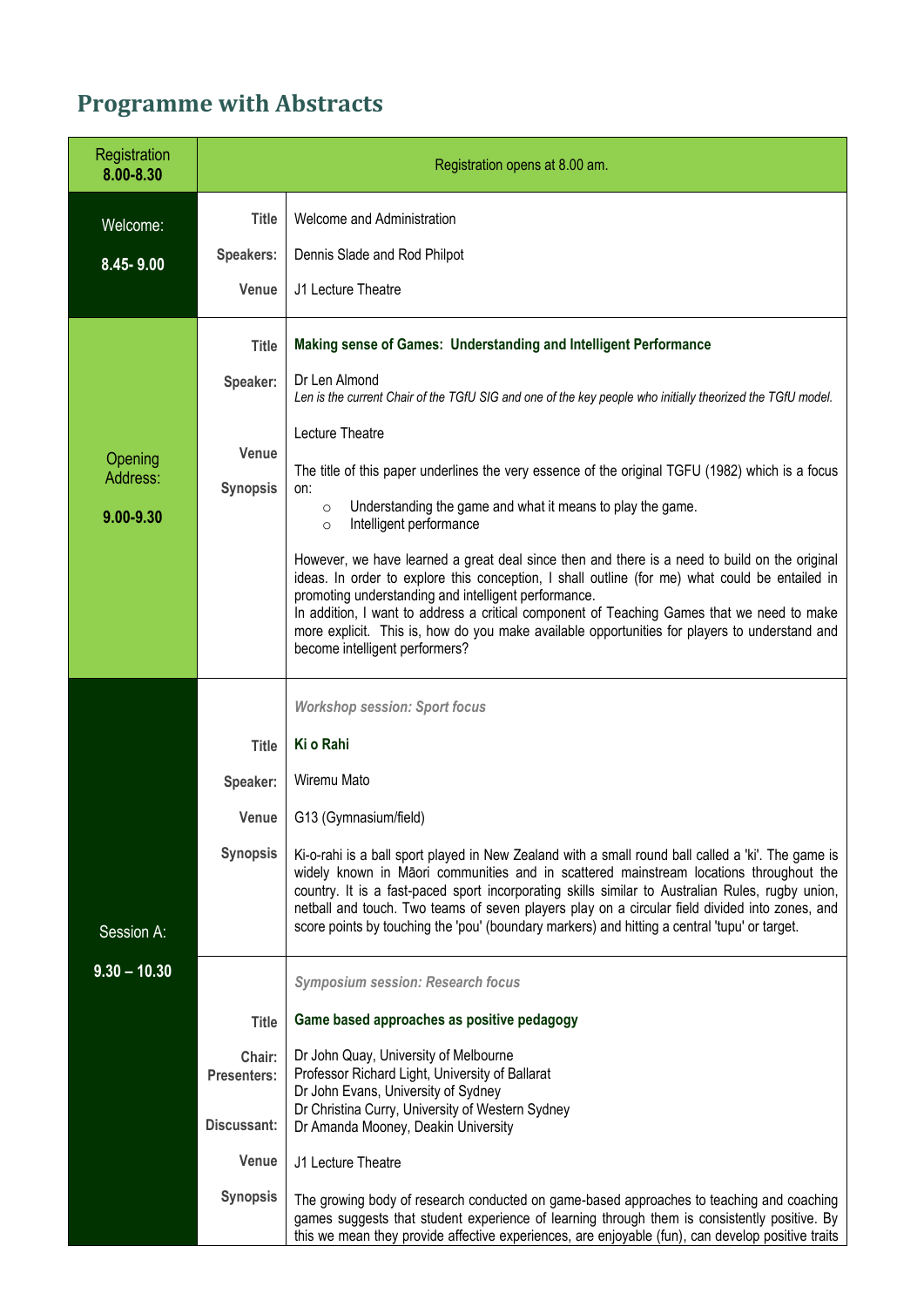|                 |                 | such as resilience, creativity, compassion and self-confidence and foster a love of learning and                                                                                                                                    |
|-----------------|-----------------|-------------------------------------------------------------------------------------------------------------------------------------------------------------------------------------------------------------------------------------|
|                 |                 | learning how to learn. Bunker and Thorpe's ideas on learning to play games by learning within<br>games and similar ideas before them in Europe and the UK were focused on developing better                                         |
|                 |                 | games players but the wealth of research interest in how and what is learnt through TGfU, Game<br>Sense, Play Practice, the Games Concept Approach (GCA) and other variations continues to                                          |
|                 |                 | identify the range of positive learning that GBA generate. This symposium focuses on seeing<br>game based approaches to teaching and coaching games as positive pedagogy as a means of                                              |
|                 |                 | considering and enhancing the range of positive learning that occurs beyond and in addition to                                                                                                                                      |
|                 |                 | becoming better games players.<br>Positive pedagogy is a broad term that has been used to describe generally pedagogy that                                                                                                          |
|                 |                 | generates the positive learning we refer to above but for this symposium we use it as proposed<br>by Light (2013, 2014) in regard to teaching and coaching. This symposium presents the concept                                     |
|                 |                 | and some research conducted on TGfU in a school and Game Sense in rugby coaching from a<br>positive pedagogy perspective.                                                                                                           |
|                 |                 | <b>Workshop session: Teaching focus</b>                                                                                                                                                                                             |
|                 | <b>Title</b>    | Observational learning and peer assessment in games teaching: Introducing the bear,<br>monkey, rabbit and bull                                                                                                                      |
|                 | Speaker:        | Dr Tim Hopper<br>Tim is an associate professor in the School of Exercise Science, Physical and Health Education, Faculty of                                                                                                         |
|                 | Venue           | Education, University of Victoria in British Columbia, Canada                                                                                                                                                                       |
|                 | <b>Synopsis</b> | G1 (Gymnasium)                                                                                                                                                                                                                      |
|                 |                 | This session will explore the benefits of using a game performance assessment instrument<br>(GPAI) on an iPad/nexus tablet devices using Easy Tag" from Dartfish to develop player system<br>thinking in regards to playing a game. |
|                 |                 | <b>Morning Tea</b>                                                                                                                                                                                                                  |
|                 |                 | <b>Workshop session: Sport focus</b>                                                                                                                                                                                                |
|                 |                 |                                                                                                                                                                                                                                     |
|                 | <b>Title</b>    | Teaching decision making in batting and fielding within the striking/fielding game<br>classification using softball/baseball based activities                                                                                       |
|                 | Speaker:        | Dr. Barry Gordon<br>Barry heads the Victoria University Wellington Secondary Teacher education programme in physical                                                                                                                |
|                 | Venue           | education                                                                                                                                                                                                                           |
|                 | <b>Synopsis</b> | G13 (Gymnasium/field)                                                                                                                                                                                                               |
|                 |                 | Striking/fielding is one of the four classifications of games identified in the TGfU/tactical games                                                                                                                                 |
| SessionB:       |                 | model (Bunker & Thorpe, 1982; Metzler, 2000). This is a classification that has, in general,<br>received less attention than others such as invasion or net/wall games. This practical based                                        |
|                 |                 | presentation will use a series of warm-up activities and TGfU based games to develop tactical<br>awareness and decision making using a softball/baseball type context. The activities have been                                     |
| $11.00 - 12.00$ |                 | developed using the underpinning principles of TGfU                                                                                                                                                                                 |
|                 |                 | Research presentations: Submission accepted by peer review                                                                                                                                                                          |
|                 |                 |                                                                                                                                                                                                                                     |
|                 |                 |                                                                                                                                                                                                                                     |
|                 | Venue           | J1 (Lecture Theatre)                                                                                                                                                                                                                |
|                 | <b>Title</b>    | $11:00 - 11:30$<br>From 'Teaching Games for Understanding' to Coaching for Understanding                                                                                                                                            |
|                 | Speaker:        | Jose Castro<br>Jose is now in the third year of his PhD study in Sports Coaching at Cardiff Metropolitan University                                                                                                                 |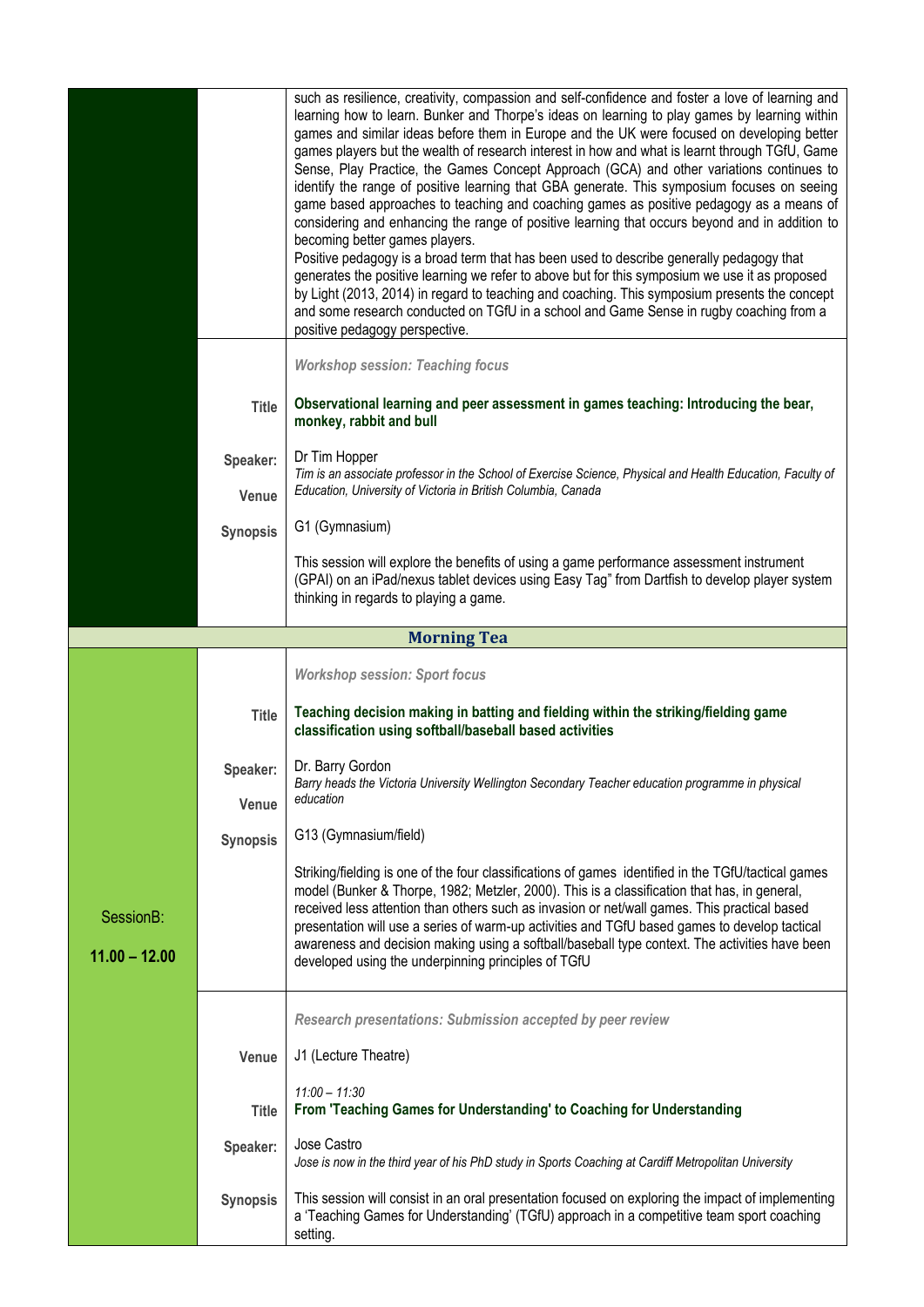|                              | <b>Title</b><br>Speaker: | $11:30 - 12:00$<br>Effects of games centred professional development on teaching quality and student<br>outcomes in primary physical education: Pilot randomised controlled trial of the<br>Professional Learning for Understanding Games Education (PLUNGE) intervention.<br>Dr Andrew Miller<br>Andrew is a lecturer in the School of Education at The University of Newcastle, Australia                                                                                                                                                                                                                                                                                                    |
|------------------------------|--------------------------|------------------------------------------------------------------------------------------------------------------------------------------------------------------------------------------------------------------------------------------------------------------------------------------------------------------------------------------------------------------------------------------------------------------------------------------------------------------------------------------------------------------------------------------------------------------------------------------------------------------------------------------------------------------------------------------------|
|                              | <b>Synopsis</b>          | The primary objective of this study was to evaluate the feasibility and preliminary efficacy of a<br>school-based teacher professional learning (PL) program (PLUNGE) for generalist primary<br>school teachers on student Fundamental Movement Skills (FMS), game play abilities and<br>enjoyment of physical activity when Game Centered Approach (GCA) curriculum was<br>used.Conclusions: Results indicate that professional development using education and<br>mentoring with a focus on the development of student FMS and game play skills using a game<br>centred pedagogical approach was a feasible and efficacious approach for improving teaching<br>quality and student outcomes. |
|                              |                          | <b>Workshop session: teaching focus</b>                                                                                                                                                                                                                                                                                                                                                                                                                                                                                                                                                                                                                                                        |
|                              | <b>Title</b>             | Accuracy and reliability of tagging and video feedback to enhance tactical knowledge:<br>Student perspectives within a TGfU basketball setting                                                                                                                                                                                                                                                                                                                                                                                                                                                                                                                                                 |
|                              | Speaker:                 | Mr Jeroen Koekoek<br>Jeroen is a lecturer in Physical Educaiton at Windesheim University of Applied Sciences, Zwolle (the<br>Netherlands)                                                                                                                                                                                                                                                                                                                                                                                                                                                                                                                                                      |
|                              | Venue                    | G1 (Gymnasium)                                                                                                                                                                                                                                                                                                                                                                                                                                                                                                                                                                                                                                                                                 |
|                              | <b>Synopsis</b>          | It has been increasingly recognized that teachers are being challenged to capture children's<br>understandings of decision-making and problem solving within the learning of (modified) games<br>(Dyson, 2005; McBride & Xiang, 2004). In this respect, relatively little attention has been paid to<br>the role that learner-regulated video feedback can play in tactical learning in PE settings.<br>Learner regulated video feedback can be particularly useful to identify game events in learning<br>situations that both match children's perceptions of the situation and meet the teacher'<br>pedagogical intentions.                                                                 |
|                              |                          | Lunch                                                                                                                                                                                                                                                                                                                                                                                                                                                                                                                                                                                                                                                                                          |
|                              |                          | <b>Workshop session: teaching focus</b>                                                                                                                                                                                                                                                                                                                                                                                                                                                                                                                                                                                                                                                        |
|                              | <b>Title</b>             | Integrating methodological notions with digital observation tools                                                                                                                                                                                                                                                                                                                                                                                                                                                                                                                                                                                                                              |
|                              | Speakers:                | Mr Jeroen Koekoek & Wytse Walinga<br>Both Jeroen and Wytse are lecturers in Physical Educaiton at Windesheim University of Applied Sciences,<br>Zwolle (the Netherlands)                                                                                                                                                                                                                                                                                                                                                                                                                                                                                                                       |
|                              | Venue                    | G13 (Gymnasium/field)                                                                                                                                                                                                                                                                                                                                                                                                                                                                                                                                                                                                                                                                          |
| Session C:<br>$12.45 - 1.45$ | <b>Synopsis</b>          | The purpose of this presentation is to give an overview of this teaching concept with particular<br>emphasis on the pedagogical principles of TGfU (sampling, exaggeration, representation,<br>tactical complexity). The study focused on two questions related to the development of game<br>courses in the PETE program:<br>How do students/coaches use a digital observation model in combination with<br>1.<br>video feedback in order to enhance their teaching skills?<br>2.<br>How can we teach students/coaches to analyse the 'balance between attack and<br>defence' in games such as soccer and basketball?                                                                         |
|                              |                          | Research presentation: Submissions accepted by peer review                                                                                                                                                                                                                                                                                                                                                                                                                                                                                                                                                                                                                                     |
|                              | Venue                    | J1 (Lecture Theatre)                                                                                                                                                                                                                                                                                                                                                                                                                                                                                                                                                                                                                                                                           |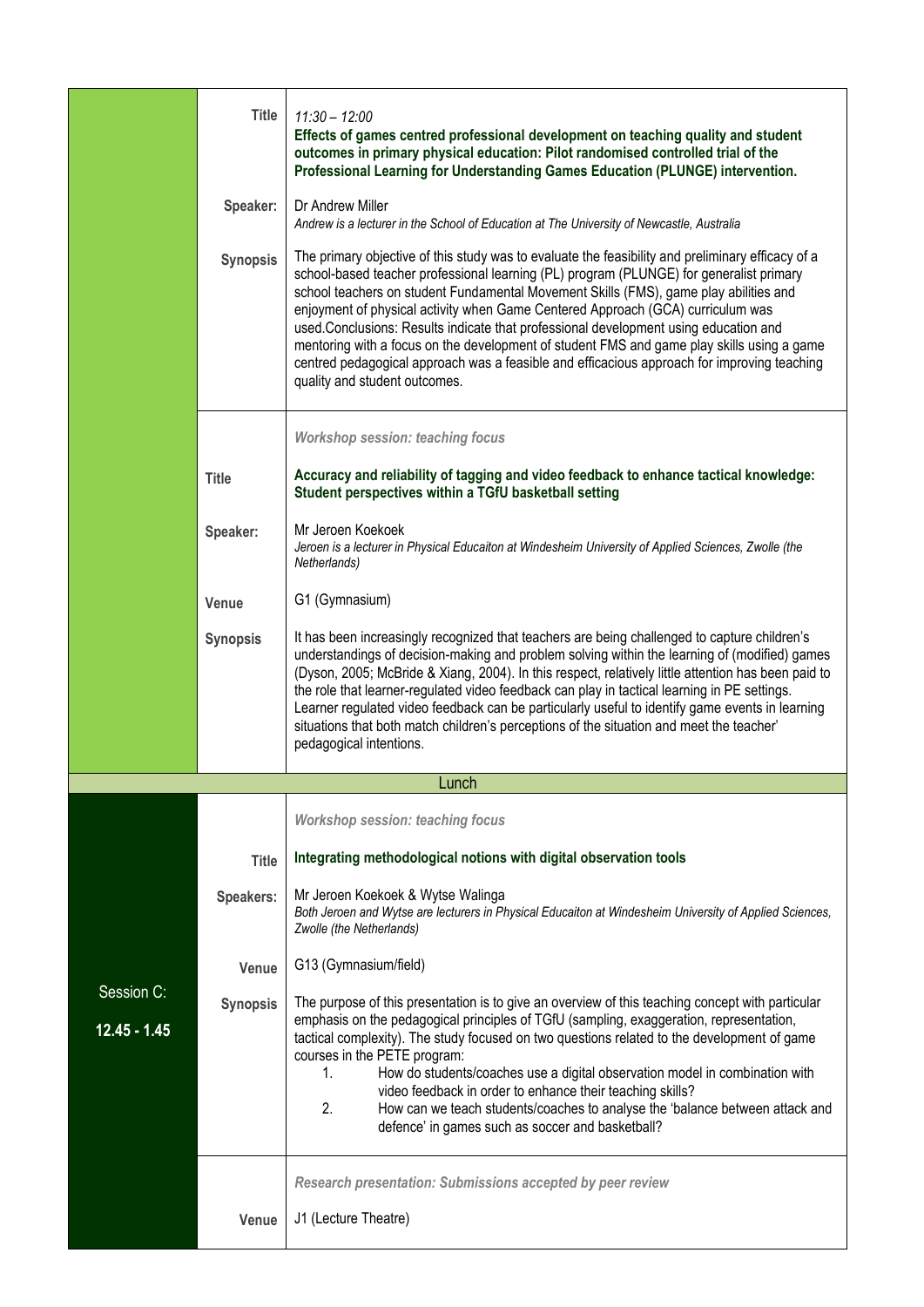|               | <b>Title</b>    | Gamification of learning in teacher education: Video-gaming insights on learning a hybrid<br><b>TGfU/Sport education approach</b>                                                                                                                                                                                                                                                                                                                                                                                                                                                                                                                                                                                                                                   |
|---------------|-----------------|---------------------------------------------------------------------------------------------------------------------------------------------------------------------------------------------------------------------------------------------------------------------------------------------------------------------------------------------------------------------------------------------------------------------------------------------------------------------------------------------------------------------------------------------------------------------------------------------------------------------------------------------------------------------------------------------------------------------------------------------------------------------|
|               | Speakers:       | Kathy Sanford and Tim Hopper<br>Kathy is a Professor and Tim Hopper is an associate professor in the Faculty of Education, University of<br>Victoria in British Columbia, Canada                                                                                                                                                                                                                                                                                                                                                                                                                                                                                                                                                                                    |
|               | <b>Synopsis</b> | This presentation will explore the instructional process enabled in video games widely known as<br>gamification, and how this concept has been applied to teacher education courses in physical<br>education that draw on a hybrid of TGfU/Sport Education approach. Gamification is defined as<br>using game-based mechanics, aesthetics and game thinking to engage people, motivate action,<br>promote learning, and solve problems. This presentation draws on a larger study focused on the<br>influence of videogames on youth with respect to their democratic/civic engagement as future<br>citizens                                                                                                                                                        |
|               |                 | Workshop session: teaching and coaching focus                                                                                                                                                                                                                                                                                                                                                                                                                                                                                                                                                                                                                                                                                                                       |
|               | <b>Title</b>    | Developing the art of questioning in TGfU                                                                                                                                                                                                                                                                                                                                                                                                                                                                                                                                                                                                                                                                                                                           |
|               | Speakers:       | Dr Stephen Harvey<br>Stephen is Associate Professor in Instructional Methods at West Virginia University, USA.                                                                                                                                                                                                                                                                                                                                                                                                                                                                                                                                                                                                                                                      |
|               | Venue           | G1 (Gymnasium)                                                                                                                                                                                                                                                                                                                                                                                                                                                                                                                                                                                                                                                                                                                                                      |
|               | <b>Synopsis</b> | The use of questioning is considered essential to games based approaches (GBAs). Indeed the<br>use of deductive questioning in solving tactical problems is frequently cited as one of the key<br>benchmarks (Metzler, 2005). Others argue that the teacher or coach assumes the role of<br>'ignorant scholar' in a Socratic venture with the student or athlete (Butler, 1997). Questioning<br>serves to gauge the on-going development of declarative and procedural knowledge;<br>furthermore, recent literature has articulated the importance of the dyadic relationship between<br>question and answer in the development of knowledge-in-action or enacted knowledge that<br>challenges typical Cartesian epistemological assumptions (Light & Fawns, 2003). |
|               |                 | <b>Workshop session: Sport focus</b>                                                                                                                                                                                                                                                                                                                                                                                                                                                                                                                                                                                                                                                                                                                                |
|               | <b>Title</b>    | TGfU and decision-making: A brief practical guide for community coaches coaches                                                                                                                                                                                                                                                                                                                                                                                                                                                                                                                                                                                                                                                                                     |
|               | Speaker:        | David Keelty & Andy Rogers<br>David and Andy are with GACU Greater Auckland Coaching Unit All RST (Regional Sports Trusts)                                                                                                                                                                                                                                                                                                                                                                                                                                                                                                                                                                                                                                          |
|               | Venue           | G13 (Gymnasium/field)                                                                                                                                                                                                                                                                                                                                                                                                                                                                                                                                                                                                                                                                                                                                               |
|               | <b>Synopsis</b> | A practical and introductory guide for community coaches for constructing practice that requires<br>decision making.                                                                                                                                                                                                                                                                                                                                                                                                                                                                                                                                                                                                                                                |
| Session D:    |                 | Research presentations: Submission accepted by peer review                                                                                                                                                                                                                                                                                                                                                                                                                                                                                                                                                                                                                                                                                                          |
| $1.50 - 2.50$ | Venue           | J1 (Lecture Theatre)                                                                                                                                                                                                                                                                                                                                                                                                                                                                                                                                                                                                                                                                                                                                                |
|               | <b>Title</b>    | $11.50 - 2.20$<br>Can the use of iPad application 'Easy Tag' improve coaching skills of PETE students in a<br>3vs.3 game of basketball?                                                                                                                                                                                                                                                                                                                                                                                                                                                                                                                                                                                                                             |
|               | Speaker:        | Dr Toon Dehandschutter<br>Toon is a lecturer at the UC of Leuven, Belgium                                                                                                                                                                                                                                                                                                                                                                                                                                                                                                                                                                                                                                                                                           |
|               | <b>Synopsis</b> | In this study Easy tag, an iPad application by Dartfish, is used as an interactive tool to support<br>the learning of coaching skills of second year PETE students in a 3v3 basketball game. A game<br>assessment protocol is preloaded in easy tag. The application counts every correct tactical<br>action of a team. The focus is on the quality of feedback given by the coaches. This study shows<br>a significant improvement of content knowledge for all students (pre-test: 6,63/10; post-test:                                                                                                                                                                                                                                                            |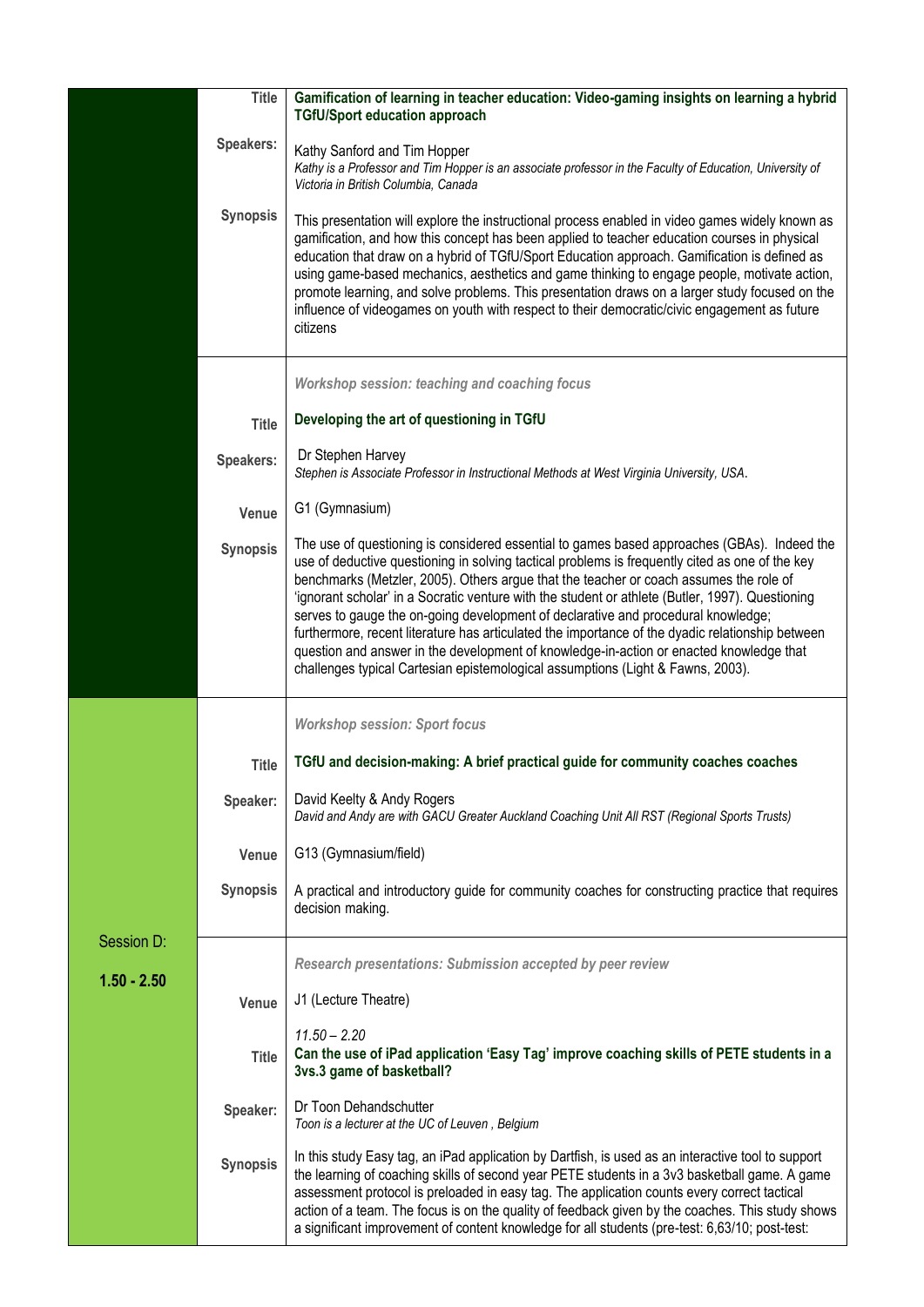|               |                 | $7,9/10$ ).<br>Questions                                                                                                                                                                                                                                                                                                                                                                                                                                                                                                                                                                                                                                                                                                                                                                                                                                                                                                                                                                                                                                                            |  |
|---------------|-----------------|-------------------------------------------------------------------------------------------------------------------------------------------------------------------------------------------------------------------------------------------------------------------------------------------------------------------------------------------------------------------------------------------------------------------------------------------------------------------------------------------------------------------------------------------------------------------------------------------------------------------------------------------------------------------------------------------------------------------------------------------------------------------------------------------------------------------------------------------------------------------------------------------------------------------------------------------------------------------------------------------------------------------------------------------------------------------------------------|--|
|               |                 | Is the counting of tactical actions on a paper as effective as the app easy tag?<br>Which apps can improve coaching skills of teachers?                                                                                                                                                                                                                                                                                                                                                                                                                                                                                                                                                                                                                                                                                                                                                                                                                                                                                                                                             |  |
|               |                 |                                                                                                                                                                                                                                                                                                                                                                                                                                                                                                                                                                                                                                                                                                                                                                                                                                                                                                                                                                                                                                                                                     |  |
|               |                 | $2.20 - 2.50$                                                                                                                                                                                                                                                                                                                                                                                                                                                                                                                                                                                                                                                                                                                                                                                                                                                                                                                                                                                                                                                                       |  |
|               | <b>Title</b>    | Gender differences in game performance across age 7 through 14.                                                                                                                                                                                                                                                                                                                                                                                                                                                                                                                                                                                                                                                                                                                                                                                                                                                                                                                                                                                                                     |  |
|               | Speakers:       | Dr David Gutierrez, Dr Luis Garcia-Lopez, & Dr Onofre Contreras-Jordan<br>is a reader in Physical Education Pedagogy in the Faculty of Education at the University of Castilla-la<br>Mancha (Ciudad Real, Spain). Luis is a reader and Onofre is a Professor at the Faculty of Education at the<br>University of Castilla-la Mancha (Albacete, Spain)                                                                                                                                                                                                                                                                                                                                                                                                                                                                                                                                                                                                                                                                                                                               |  |
|               | <b>Synopsis</b> | The purpose of this study was to evaluate and analyse gender differences in the game<br>performance in invasion games in coeducational teams. Participants were assessed through<br>modified invasion games, where the technical and rules requirements were minimized, and<br>space and number of players were adapted to each age. Results indicated that boys had a<br>superior game performance than girls. Game performance differences, both in execution and<br>decision making components, increased with age, with most significant differences found in the<br>two oldest groups, and no differences in the youngest group. The results were consistent with<br>most studies demonstrating gender behaviour in physical education, with differences increasing<br>in adolescence.                                                                                                                                                                                                                                                                                         |  |
|               |                 | <b>Workshop session: teaching focus</b>                                                                                                                                                                                                                                                                                                                                                                                                                                                                                                                                                                                                                                                                                                                                                                                                                                                                                                                                                                                                                                             |  |
|               | <b>Title</b>    | Supporting teachers to implement TGfU: Towards a teacher-led model of professional<br>learning                                                                                                                                                                                                                                                                                                                                                                                                                                                                                                                                                                                                                                                                                                                                                                                                                                                                                                                                                                                      |  |
|               | Speaker:        | <b>Kelly Parry</b><br>Kelly is a former HOD who developed a paperless department and teaching programme. She is currently<br>doing her PhD at the University of Woolongong.                                                                                                                                                                                                                                                                                                                                                                                                                                                                                                                                                                                                                                                                                                                                                                                                                                                                                                         |  |
|               | Venue           | A325 Interactive teaching space                                                                                                                                                                                                                                                                                                                                                                                                                                                                                                                                                                                                                                                                                                                                                                                                                                                                                                                                                                                                                                                     |  |
|               | <b>Synopsis</b> | In this workshop, I outline an approach that can be used by teachers to plan, teach and assess a<br>Game Centred Approach program of work for themselves and others that is teacher-led,<br>sustainable and needs-based. Influenced by my own insight as a Head of Department trying to<br>shift pedagogy within my own PE faculty, and witnessing first-hand the limitations of traditional<br>models of professional development in facilitating change, I propose a model of professional<br>development that sets out to empower teachers and have them address the key constraints in<br>their own school settings. In outlining the model, I address the characteristics of effective teacher<br>professional development highlighted in the literature. This workshop guides teachers through<br>the proposed professional learning model, demonstrating ways in which technology can be used<br>to support teachers' professional learning. In this way, the proposed model becomes one which<br>is research-informed and able to be adapted to individual teacher's needs. |  |
|               |                 | Afternoon Tea                                                                                                                                                                                                                                                                                                                                                                                                                                                                                                                                                                                                                                                                                                                                                                                                                                                                                                                                                                                                                                                                       |  |
|               |                 | <b>Workshop session: Sport focus</b>                                                                                                                                                                                                                                                                                                                                                                                                                                                                                                                                                                                                                                                                                                                                                                                                                                                                                                                                                                                                                                                |  |
|               | <b>Title</b>    | Performance in small sided games - Fast 5 netball Netball court                                                                                                                                                                                                                                                                                                                                                                                                                                                                                                                                                                                                                                                                                                                                                                                                                                                                                                                                                                                                                     |  |
| Session E:    | Speaker:        | Kirsten Spencer<br>Kirsten is an expert coach and presenter on this new game                                                                                                                                                                                                                                                                                                                                                                                                                                                                                                                                                                                                                                                                                                                                                                                                                                                                                                                                                                                                        |  |
| $3.10 - 4.10$ | Venue           | G13 (Gymnasium/field)                                                                                                                                                                                                                                                                                                                                                                                                                                                                                                                                                                                                                                                                                                                                                                                                                                                                                                                                                                                                                                                               |  |
|               | <b>Synopsis</b> | Both men and women play netball but it is the number one sport played by females in New<br>Zealand. There is also a popular indoor version of the game that attracts many social and<br>workplace teams. Fast 5 netball refers to a 5 verse the traditional 7 a-side version of the game<br>while the 'fast' comment refers to the view that this is a much faster game than the traditional<br>sport. The workshop will provide an introduction and demonstration of this new version of a<br>popular New Zealand sport                                                                                                                                                                                                                                                                                                                                                                                                                                                                                                                                                            |  |